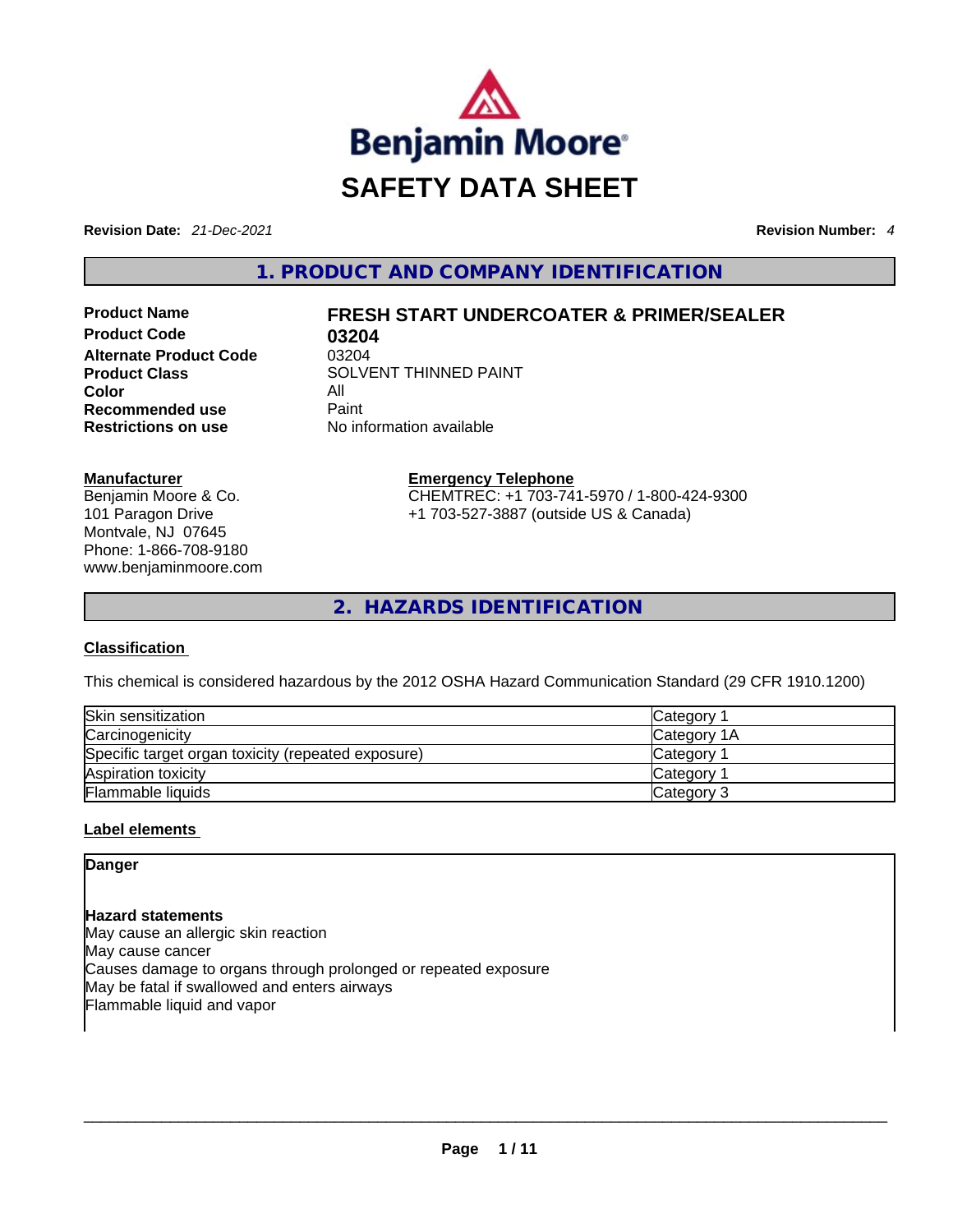# \_\_\_\_\_\_\_\_\_\_\_\_\_\_\_\_\_\_\_\_\_\_\_\_\_\_\_\_\_\_\_\_\_\_\_\_\_\_\_\_\_\_\_\_\_\_\_\_\_\_\_\_\_\_\_\_\_\_\_\_\_\_\_\_\_\_\_\_\_\_\_\_\_\_\_\_\_\_\_\_\_\_\_\_\_\_\_\_\_\_\_\_\_ 03204 - **FRESH START UNDERCOATER & PRIMER/SEALER**



**Appearance** liquid

**Odor** little or no odor

## **Precautionary Statements - Prevention**

Obtain special instructions before use Do not handle until all safety precautions have been read and understood Use personal protective equipment as required Contaminated work clothing should not be allowed out of the workplace Wear protective gloves Do not breathe dust/fume/gas/mist/vapors/spray Wash face, hands and any exposed skin thoroughly after handling Do not eat, drink or smoke when using this product Keep away from heat, hot surfaces, sparks, open flames and other ignition sources. No smoking Keep container tightly closed Ground/bond container and receiving equipment Use explosion-proof electrical/ventilating/lighting/equipment Use only non-sparking tools Take precautionary measures against static discharge

#### **Precautionary Statements - Response**

IF exposed or concerned: Get medical advice/attention **Skin** If skin irritation or rash occurs: Get medical advice/attention Wash contaminated clothing before reuse IF ON SKIN (or hair): Remove/Take off immediately all contaminated clothing. Rinse skin with water/shower **Ingestion** IF SWALLOWED: Immediately call a POISON CENTER or doctor/physician Do NOT induce vomiting

#### **Fire**

In case of fire: Use CO2, dry chemical, or foam for extinction

#### **Precautionary Statements - Storage**

Store locked up Store in a well-ventilated place. Keep cool

#### **Precautionary Statements - Disposal**

Dispose of contents/container to an approved waste disposal plant

## **Hazards not otherwise classified (HNOC)**

Rags, steel wool or waste soaked with this product may spontaneously catch fire if improperly discarded

#### **Other information**

No information available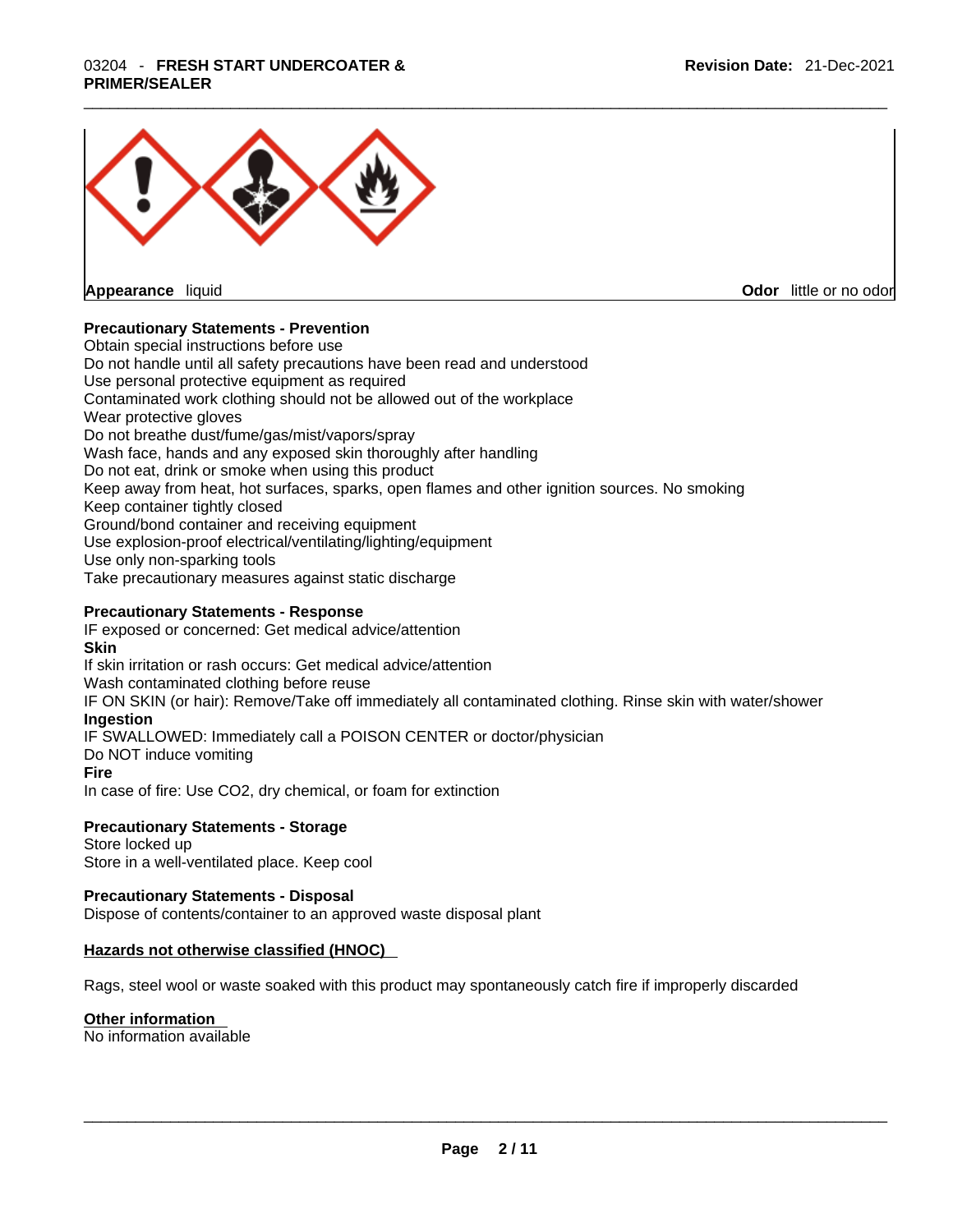# **3. COMPOSITION/INFORMATION ON INGREDIENTS**

| <b>Chemical name</b>                         | <b>CAS No.</b> | Weight-%        |
|----------------------------------------------|----------------|-----------------|
| Limestone                                    | 1317-65-3      | $40 - 45$       |
| Hydrotreated heavy naphtha, petroleum        | 64742-48-9     | $15 - 20$       |
| Solvent naphtha, petroleum, medium aliphatic | 64742-88-7     | $5 - 10$        |
| Titanium dioxide                             | 13463-67-7     | $5 - 10$        |
| Silica, crystalline                          | 14808-60-7     | $^{\prime}$ - 5 |
| 1H-imidazole-1-ethanol,                      | 95-38-5        | $0.1 - 0.5$     |
| 2-(8-heptadecenyl)-4,5-dihydro-              |                |                 |
| Ethyl benzene                                | $100 - 41 - 4$ | $0.1 - 0.5$     |

| 4. FIRST AID MEASURES |  |
|-----------------------|--|
|                       |  |

| <b>General Advice</b>                            | If symptoms persist, call a physician. Show this safety data sheet to the doctor in<br>attendance.                                                                                                                      |
|--------------------------------------------------|-------------------------------------------------------------------------------------------------------------------------------------------------------------------------------------------------------------------------|
| <b>Eye Contact</b>                               | Immediately flush with plenty of water. After initial flushing, remove any contact<br>lenses and continue flushing for at least 15 minutes. Keep eye wide open while<br>rinsing. If symptoms persist, call a physician. |
| <b>Skin Contact</b>                              | Wash off immediately with soap and plenty of water removing all contaminated<br>clothes and shoes. If skin irritation persists, call a physician.                                                                       |
| <b>Inhalation</b>                                | Move to fresh air. If symptoms persist, call a physician.<br>If not breathing, give artificial respiration. Call a physician immediately.                                                                               |
| Ingestion                                        | Clean mouth with water and afterwards drink plenty of water. Do not induce<br>vomiting without medical advice. Never give anything by mouth to an unconscious<br>person. Consult a physician.                           |
| <b>Protection Of First-Aiders</b>                | Use personal protective equipment.                                                                                                                                                                                      |
| <b>Most Important</b><br><b>Symptoms/Effects</b> | No information available.                                                                                                                                                                                               |
| <b>Notes To Physician</b>                        | Treat symptomatically.                                                                                                                                                                                                  |

**5. FIRE-FIGHTING MEASURES** 

| <b>Suitable Extinguishing Media</b>                   | Foam, dry powder or water. Use extinguishing measures<br>that are appropriate to local circumstances and the<br>surrounding environment.                                                                                                    |
|-------------------------------------------------------|---------------------------------------------------------------------------------------------------------------------------------------------------------------------------------------------------------------------------------------------|
| Protective equipment and precautions for firefighters | As in any fire, wear self-contained breathing apparatus<br>pressure-demand, MSHA/NIOSH (approved or equivalent)<br>and full protective gear.                                                                                                |
| <b>Specific Hazards Arising From The Chemical</b>     | Combustible material. Closed containers may rupture if<br>exposed to fire or extreme heat. Keep product and empty<br>container away from heat and sources of ignition. Thermal<br>decomposition can lead to release of irritating gases and |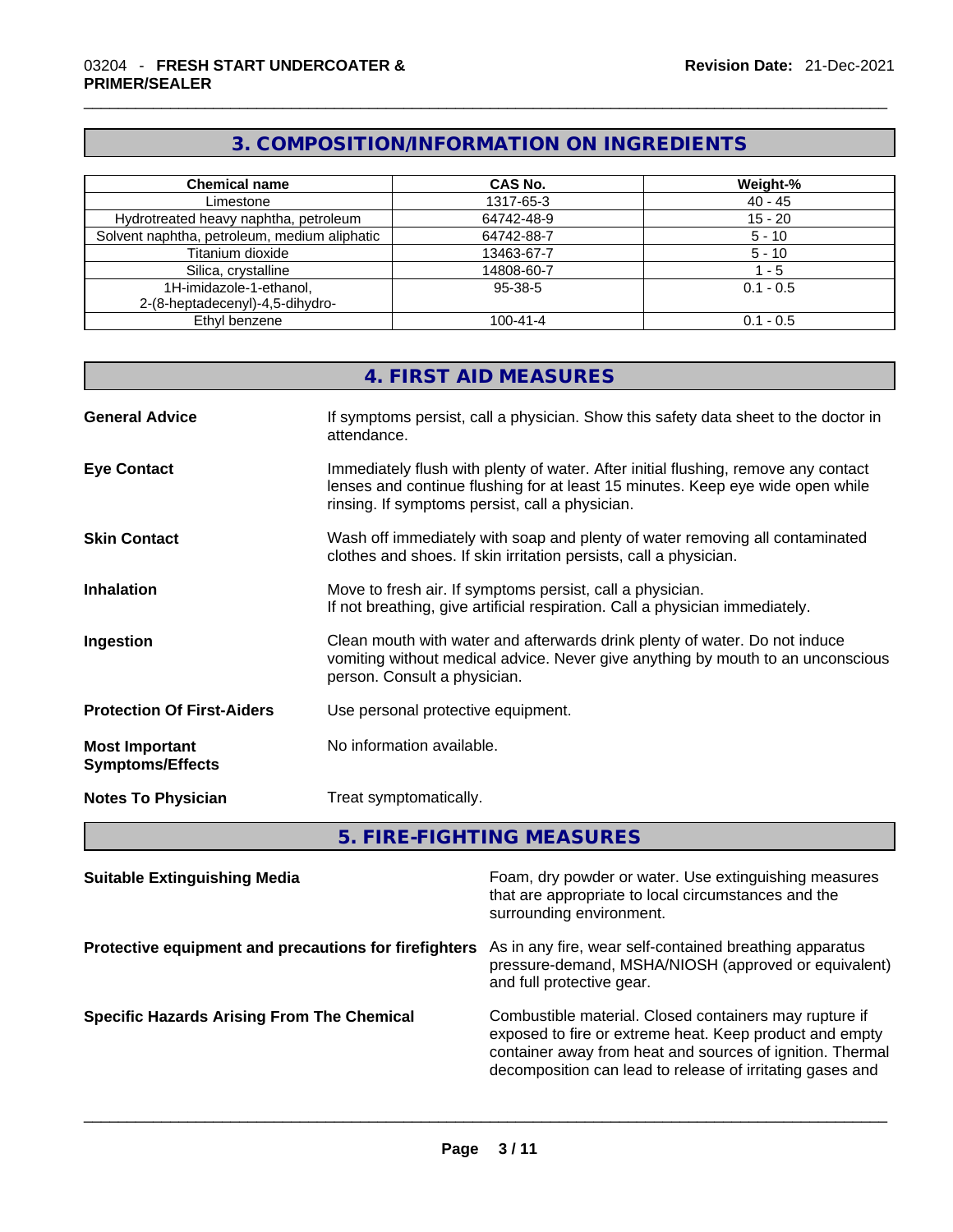|                                                                                  | vapors.                                                 |
|----------------------------------------------------------------------------------|---------------------------------------------------------|
| <b>Sensitivity to mechanical impact</b>                                          | No.                                                     |
| Sensitivity to static discharge                                                  | Yes                                                     |
| <b>Flash Point Data</b><br>Flash point (°F)<br>Flash Point (°C)<br><b>Method</b> | 104<br>40<br><b>PMCC</b>                                |
| <b>Flammability Limits In Air</b>                                                |                                                         |
| Lower flammability limit:<br><b>Upper flammability limit:</b>                    | Not available<br>Not available                          |
| <b>NFPA</b><br>Health: $2$<br><b>Flammability: 2</b>                             | <b>Instability: 0</b><br><b>Special: Not Applicable</b> |
| <b>NFPA Legend</b>                                                               |                                                         |

- 0 Not Hazardous
- 1 Slightly
- 2 Moderate
- 3 High
- 4 Severe

*The ratings assigned are only suggested ratings, the contractor/employer has ultimate responsibilities for NFPA ratings where this system is used.* 

*Additional information regarding the NFPA rating system is available from the National Fire Protection Agency (NFPA) at www.nfpa.org.* 

## **6. ACCIDENTAL RELEASE MEASURES**

| <b>Personal Precautions</b>      | Use personal protective equipment. Remove all sources of ignition.                                                                                                                                                                                                                                                                                                                            |
|----------------------------------|-----------------------------------------------------------------------------------------------------------------------------------------------------------------------------------------------------------------------------------------------------------------------------------------------------------------------------------------------------------------------------------------------|
| <b>Other Information</b>         | Prevent further leakage or spillage if safe to do so. Do not allow material to<br>contaminate ground water system. Prevent product from entering drains. Do not<br>flush into surface water or sanitary sewer system. Local authorities should be<br>advised if significant spillages cannot be contained.                                                                                    |
| <b>Environmental precautions</b> | See Section 12 for additional Ecological Information.                                                                                                                                                                                                                                                                                                                                         |
| <b>Methods for Cleaning Up</b>   | Dam up. Soak up with inert absorbent material. Pick up and transfer to properly<br>labeled containers. Clean contaminated surface thoroughly.                                                                                                                                                                                                                                                 |
|                                  | 7. HANDLING AND STORAGE                                                                                                                                                                                                                                                                                                                                                                       |
| <b>Handling</b>                  | Use only in area provided with appropriate exhaust ventilation. Do not breathe<br>vapors or spray mist. Wear personal protective equipment. Take precautionary<br>measures against static discharges. To avoid ignition of vapors by static electricity<br>discharge, all metal parts of the equipment must be grounded. Keep away from<br>open flames, hot surfaces and sources of ignition. |
| <b>Storage</b>                   | Keep containers tightly closed in a dry, cool and well-ventilated place. Keep away<br>from heat. Keep away from open flames, hot surfaces and sources of ignition.                                                                                                                                                                                                                            |
|                                  |                                                                                                                                                                                                                                                                                                                                                                                               |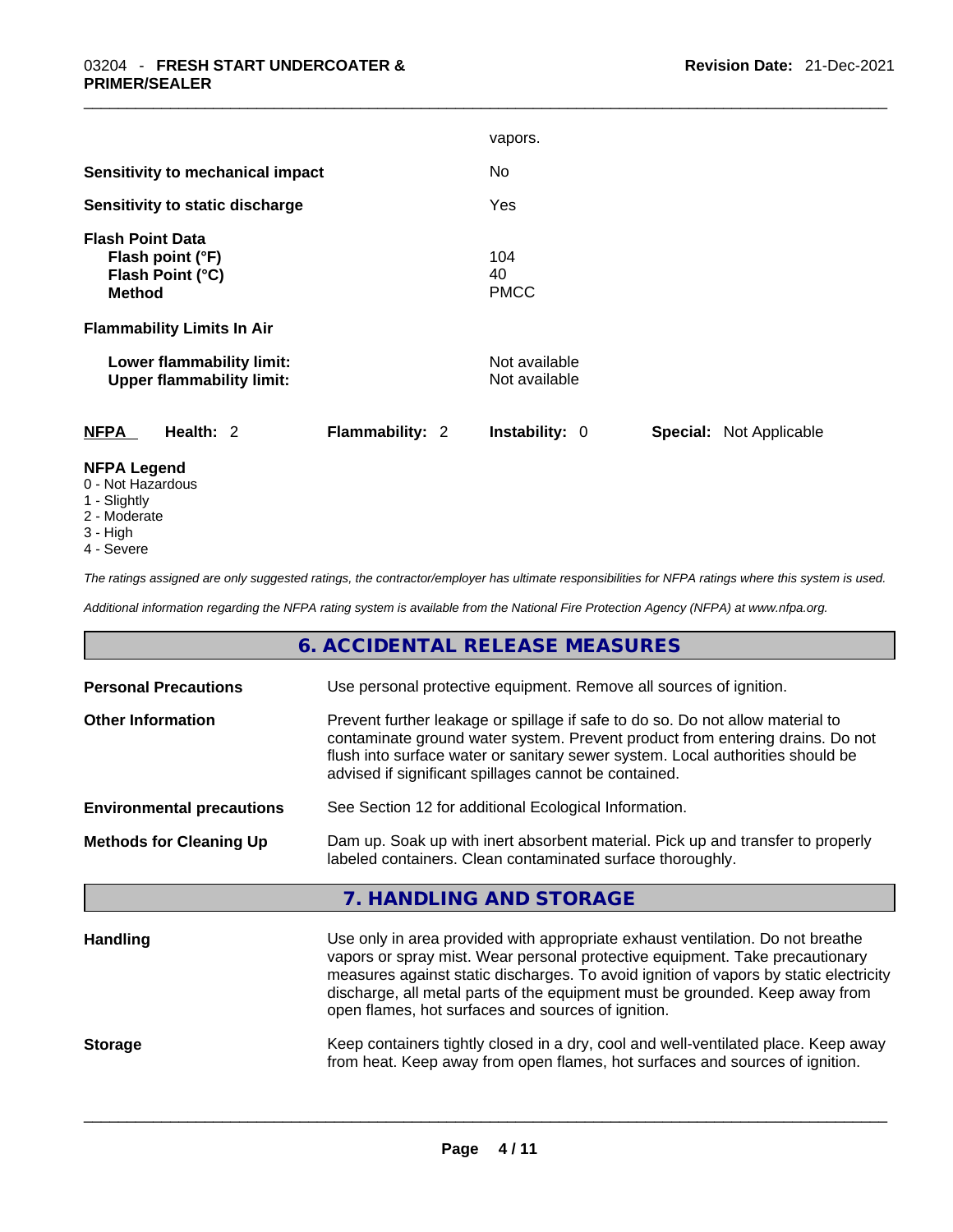Keep in properly labeled containers. Keep out of the reach of children.

 **DANGER** - Rags, steel wool or waste soaked with this product may spontaneously catch fire if improperly discarded. Immediately after use, place rags, steel wool or waste in a sealed water-filled metal container.

**Incompatible Materials** Incompatible with strong acids and bases and strong oxidizing agents.

## **8. EXPOSURE CONTROLS / PERSONAL PROTECTION**

#### **Exposure Limits**

| <b>Chemical name</b> | <b>ACGIH TLV</b>                                                | <b>OSHA PEL</b>                                                                                  |
|----------------------|-----------------------------------------------------------------|--------------------------------------------------------------------------------------------------|
| Limestone            | N/E                                                             | 15 mg/m <sup>3</sup> - TWA                                                                       |
|                      |                                                                 | $5 \text{ mg/m}^3$ - TWA                                                                         |
| Titanium dioxide     | TWA: $10 \text{ mg/m}^3$                                        | 15 mg/m <sup>3</sup> - TWA                                                                       |
| Silica, crystalline  | TWA: $0.025$ mg/m <sup>3</sup> respirable<br>particulate matter | 50 $\mu$ g/m <sup>3</sup> - TWA Respirable crystalline<br>silica 50 $\mu$ g/m <sup>3</sup> - TWA |
| Ethyl benzene        | TWA: 20 ppm                                                     | 100 ppm $-$ TWA<br>435 mg/m <sup>3</sup> - TWA                                                   |

#### **Legend**

**Engineering Measures** Ensure adequate ventilation, especially in confined areas.

### **Personal Protective Equipment**

| <b>Eye/Face Protection</b>    | Safety glasses with side-shields. If splashes are likely to occur, wear: Tightly fitting<br>safety goggles                                                                                                                                                                                                                   |
|-------------------------------|------------------------------------------------------------------------------------------------------------------------------------------------------------------------------------------------------------------------------------------------------------------------------------------------------------------------------|
| <b>Skin Protection</b>        | Long sleeved clothing. Protective gloves.                                                                                                                                                                                                                                                                                    |
| <b>Respiratory Protection</b> | In operations where exposure limits are exceeded, use a NIOSH approved<br>respirator that has been selected by a technically qualified person for the specific<br>work conditions. When spraying the product or applying in confined areas, wear a<br>NIOSH approved respirator specified for paint spray or organic vapors. |
| <b>Hygiene Measures</b>       | Avoid contact with skin, eyes and clothing. Remove and wash contaminated<br>clothing before re-use. Wash thoroughly after handling. When using do not eat,<br>drink or smoke.                                                                                                                                                |

## **9. PHYSICAL AND CHEMICAL PROPERTIES**

**Appearance** liquid<br> **Appearance liquid**<br> **Odor Density (Ibs/gal)** 11.3 - 11.5<br> **Specific Gravity** 1.35 - 1.38 **Specific Gravity** 

little or no odor **Odor Threshold**<br> **Density (Ibs/aal)**<br> **Density (Ibs/aal)**<br> **Density (Ibs/aal)**<br> **Density (Ibs/aal) pH pH No** information available **Viscosity (cps)** <br> **Viscosity (cps)** <br> **Solubility(ies)** <br> **No** information available **Solubility(ies)** No information available **Water solubility Water Solubility And Construction available** No information available and the solution of the solution of the solution of the solution of the solution of the solution of the solution of the solution of th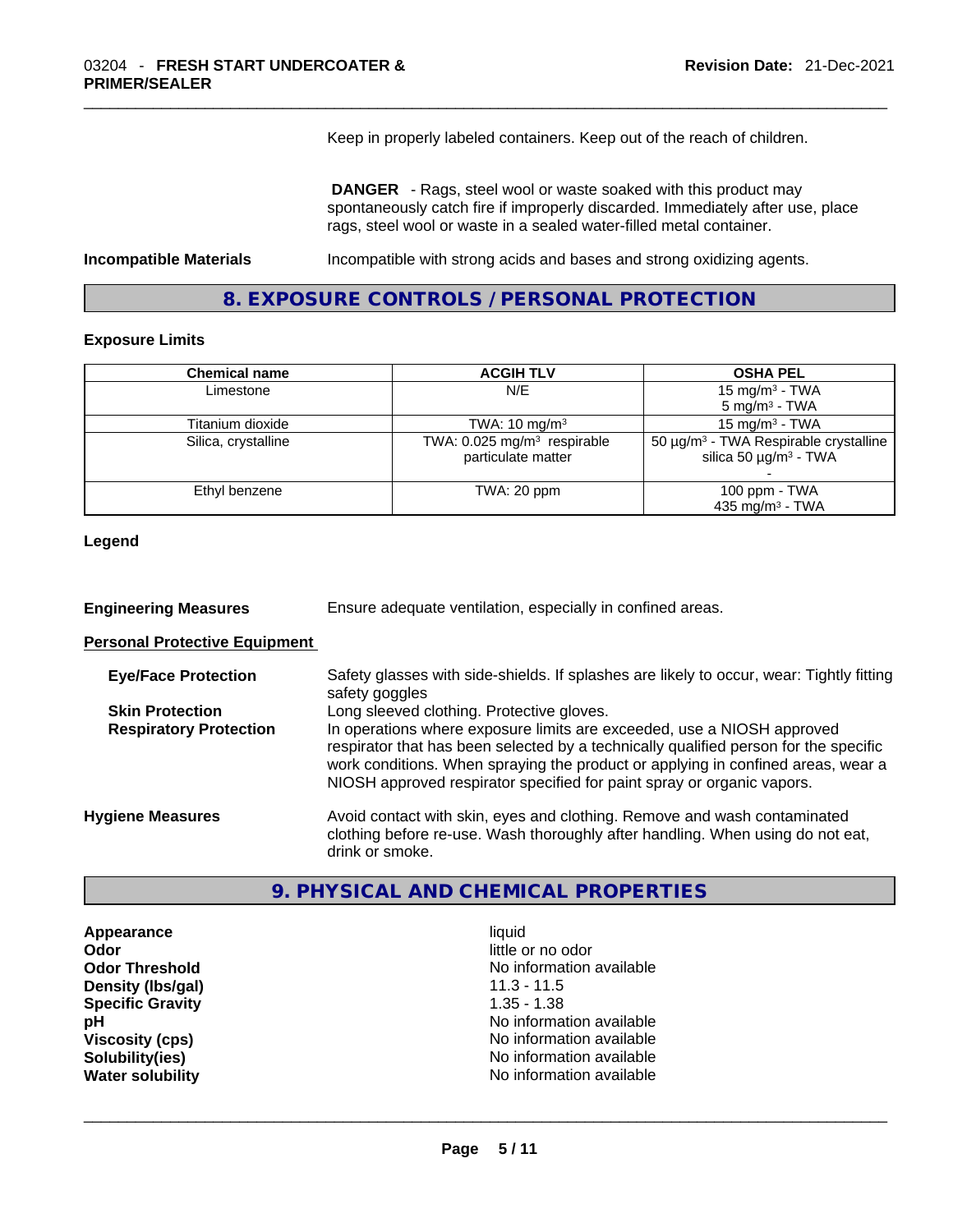# \_\_\_\_\_\_\_\_\_\_\_\_\_\_\_\_\_\_\_\_\_\_\_\_\_\_\_\_\_\_\_\_\_\_\_\_\_\_\_\_\_\_\_\_\_\_\_\_\_\_\_\_\_\_\_\_\_\_\_\_\_\_\_\_\_\_\_\_\_\_\_\_\_\_\_\_\_\_\_\_\_\_\_\_\_\_\_\_\_\_\_\_\_ 03204 - **FRESH START UNDERCOATER & PRIMER/SEALER**

**Evaporation Rate No information available No information available Vapor pressure**  No information available **Vapor density No information available No** information available **Wt. % Solids** 70 - 80 **Vol. % Solids** 50 - 60 **Wt. % Volatiles** 20 - 30 **Vol. % Volatiles** 40 - 50 **VOC Regulatory Limit (g/L)** < 350 **Boiling Point (°F)** 279 **Boiling Point (°C)** 137 **Freezing point (°F)**<br> **Freezing Point (°C)**<br> **Freezing Point (°C)**<br> **No information available Flash point (°F)** 104 **Flash Point (°C)** 40 **Method** PMCC **Flammability (solid, gas)** Not applicable **Upper flammability limit:** No information available **Lower flammability limit:** No information available **Lower** flammability limit: **Autoignition Temperature (°F)** No information available **Autoignition Temperature (°C)** No information available **Decomposition Temperature (°F)** No information available **Decomposition Temperature (°C)** No information available **Partition coefficient Contract Contract Contract Contract Contract Contract Contract Contract Contract Contract Contract Contract Contract Contract Contract Contract Contract Contract Contract Contract Contract Contract** 

**Freezing Point (°C)** No information available

## **10. STABILITY AND REACTIVITY**

**Reactivity Not Applicable Not Applicable Chemical Stability Stability** Stable under normal conditions. Hazardous polymerisation does not occur. **Conditions to avoid Keep away from open flames, hot surfaces, static Conditions to avoid Keep away from open flames**, hot surfaces, static electricity and sources of ignition. **Incompatible Materials Incompatible with strong acids and bases and strong** oxidizing agents. **Hazardous Decomposition Products** Thermal decomposition can lead to release of irritating gases and vapors. **Possibility of hazardous reactions** None under normal conditions of use.

## **11. TOXICOLOGICAL INFORMATION**

## **Product Information**

## **Information on likely routes of exposure**

**Principal Routes of Exposure** Eye contact, skin contact and inhalation.

**Acute Toxicity**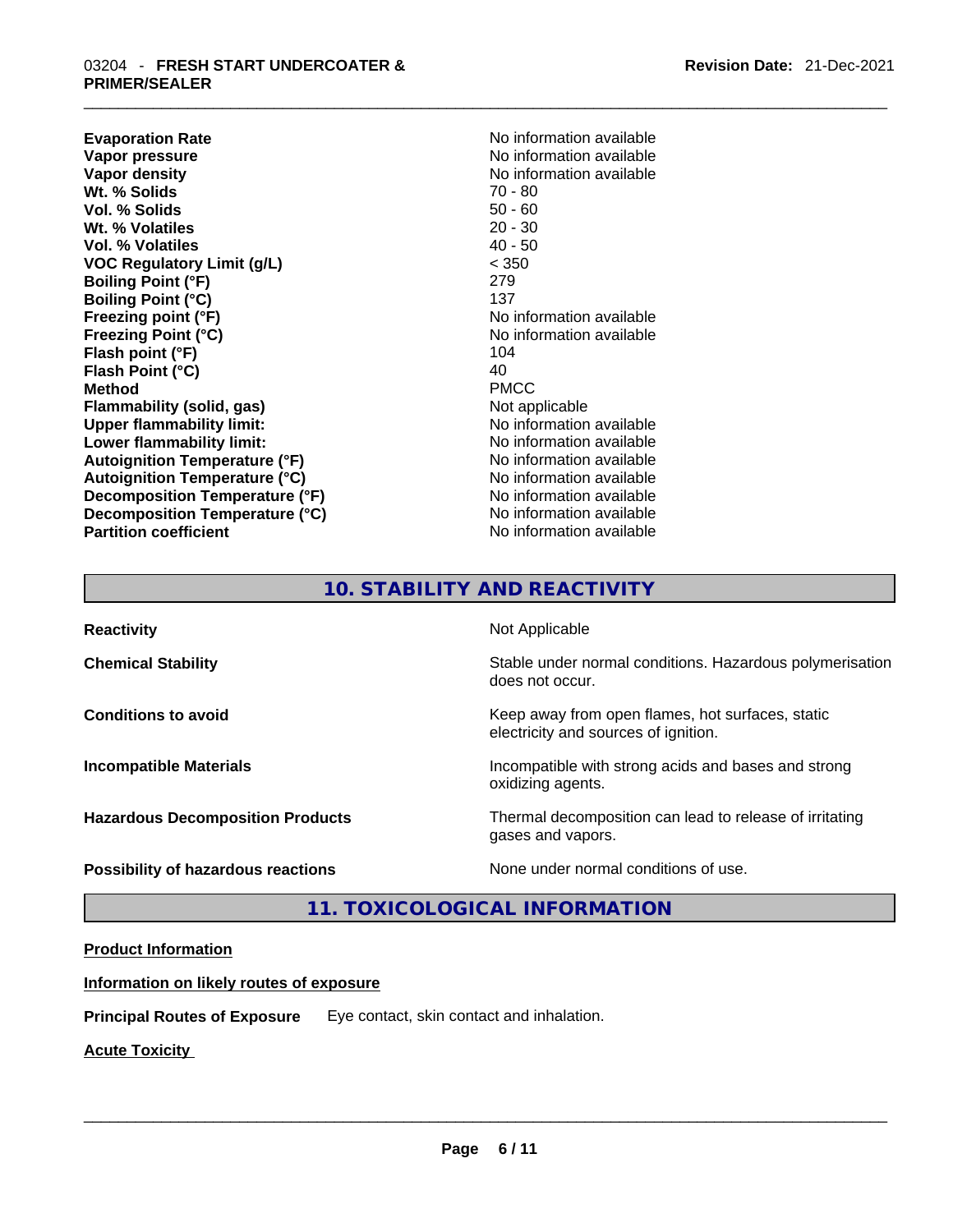| <b>Product Information</b><br>Repeated or prolonged exposure to organic solvents may lead to permanent brain<br>and nervous system damage. Intentional misuse by deliberately concentrating and<br>inhaling vapors may be harmful or fatal. |                                                                                                                                                                                                                                      |
|---------------------------------------------------------------------------------------------------------------------------------------------------------------------------------------------------------------------------------------------|--------------------------------------------------------------------------------------------------------------------------------------------------------------------------------------------------------------------------------------|
|                                                                                                                                                                                                                                             | Symptoms related to the physical, chemical and toxicological characteristics                                                                                                                                                         |
| <b>Symptoms</b>                                                                                                                                                                                                                             | No information available.                                                                                                                                                                                                            |
|                                                                                                                                                                                                                                             | Delayed and immediate effects as well as chronic effects from short and long-term exposure                                                                                                                                           |
| Eye contact                                                                                                                                                                                                                                 | Contact with eyes may cause irritation.                                                                                                                                                                                              |
| <b>Skin contact</b>                                                                                                                                                                                                                         | May cause skin irritation and/or dermatitis. Prolonged skin contact may defat the                                                                                                                                                    |
|                                                                                                                                                                                                                                             | skin and produce dermatitis.                                                                                                                                                                                                         |
| Ingestion                                                                                                                                                                                                                                   | Ingestion may cause irritation to mucous membranes. Small amounts of this<br>product aspirated into the respiratory system during ingestion or vomiting may<br>cause mild to severe pulmonary injury, possibly progressing to death. |
| <b>Inhalation</b>                                                                                                                                                                                                                           | High vapor / aerosol concentrations are irritating to the eyes, nose, throat and<br>lungs and may cause headaches, dizziness, drowsiness, unconsciousness, and<br>other central nervous system effects.                              |
| <b>Sensitization</b>                                                                                                                                                                                                                        | No information available.                                                                                                                                                                                                            |
| <b>Neurological Effects</b>                                                                                                                                                                                                                 | No information available.                                                                                                                                                                                                            |
| <b>Mutagenic Effects</b>                                                                                                                                                                                                                    | No information available.                                                                                                                                                                                                            |
| <b>Reproductive Effects</b>                                                                                                                                                                                                                 | No information available.                                                                                                                                                                                                            |
| <b>Developmental Effects</b>                                                                                                                                                                                                                | No information available.                                                                                                                                                                                                            |
| <b>Target organ effects</b>                                                                                                                                                                                                                 | No information available.                                                                                                                                                                                                            |
| <b>STOT - repeated exposure</b>                                                                                                                                                                                                             | Causes damage to organs through prolonged or repeated exposure if inhaled.                                                                                                                                                           |
| <b>STOT - single exposure</b>                                                                                                                                                                                                               | No information available.                                                                                                                                                                                                            |
| Other adverse effects                                                                                                                                                                                                                       | No information available.                                                                                                                                                                                                            |
| <b>Aspiration Hazard</b>                                                                                                                                                                                                                    | May be harmful if swallowed and enters airways. Small amounts of this product<br>aspirated into the respiratory system during ingestion or vomiting may cause mild<br>to severe pulmonary injury, possibly progressing to death.     |

## **Numerical measures of toxicity**

## **The following values are calculated based on chapter 3.1 of the GHS document**

**ATEmix (oral)** 26642 mg/kg

### **Component Information**

| Chemical name                                                 | Oral LD50             | Dermal LD50              | Inhalation LC50                      |
|---------------------------------------------------------------|-----------------------|--------------------------|--------------------------------------|
| Hydrotreated heavy naphtha,<br>petroleum<br>64742-48-9        | $>6000$ mg/kg (Rat)   | $>$ 3160 mg/kg (Rabbit)  | $> 8500$ mg/m <sup>3</sup> (Rat) 4 h |
| Solvent naphtha, petroleum,<br>medium aliphatic<br>64742-88-7 | $> 25$ mL/kg (Rat)    | $>$ 3000 mg/kg (Rabbit)  |                                      |
| Titanium dioxide<br>13463-67-7                                | $> 10000$ mg/kg (Rat) |                          | -                                    |
| Ethyl benzene<br>$100 - 41 - 4$                               | $=$ 3500 mg/kg (Rat)  | $= 15400$ mg/kg (Rabbit) | $= 17.4$ mg/L (Rat) 4 h              |

## **Chronic Toxicity**

## **Carcinogenicity**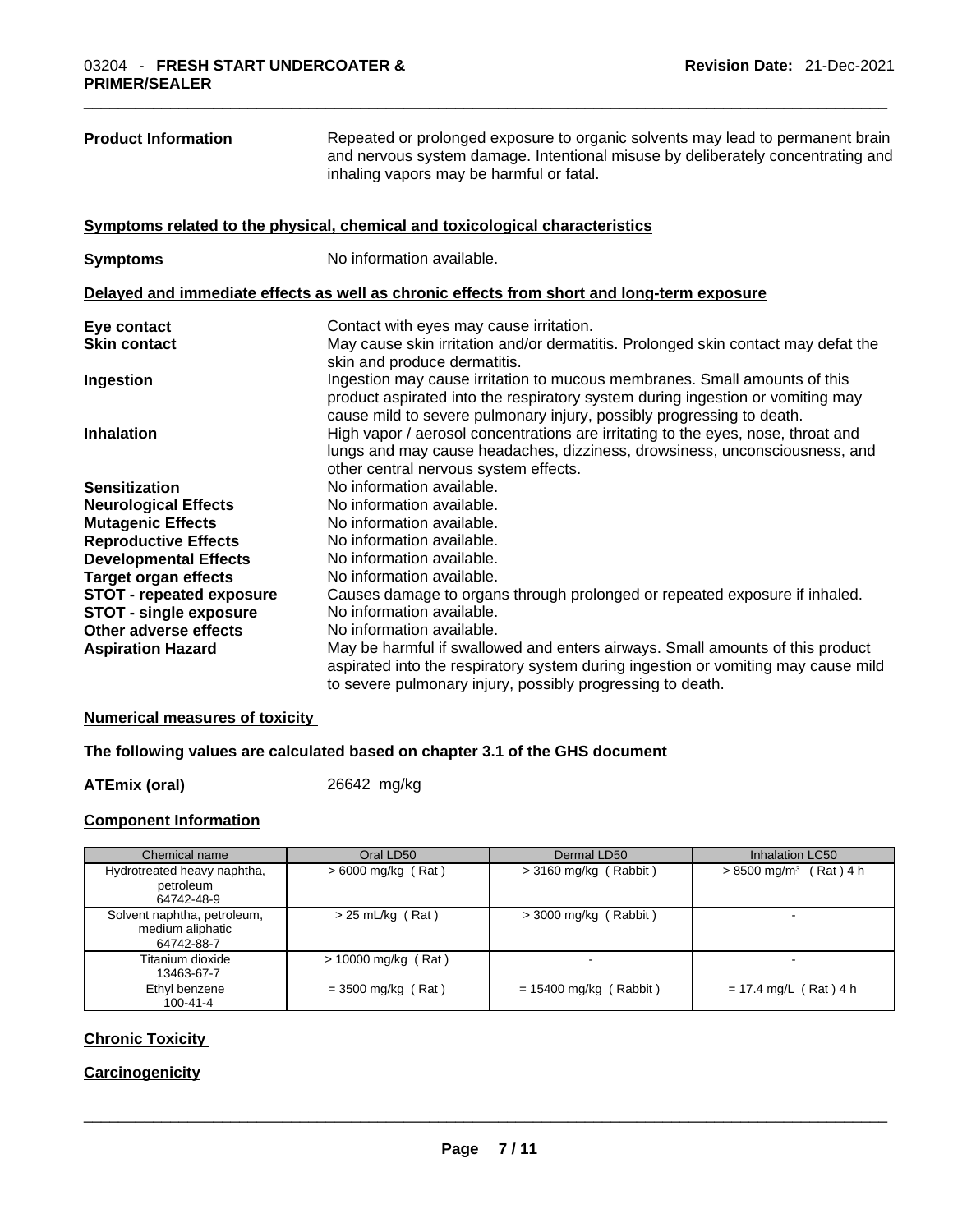*The information below indicates whether each agency has listed any ingredient as a carcinogen:.* 

| <b>Chemical name</b> | <b>IARC</b>          | <b>NTP</b>  | <b>OSHA</b> |
|----------------------|----------------------|-------------|-------------|
|                      | 2B - Possible Human  |             | Listed      |
| Titanium dioxide     | Carcinogen           |             |             |
|                      | 1 - Human Carcinogen | Known Human | Listed      |
| Silica, crystalline  |                      | Carcinogen  |             |
|                      | 2B - Possible Human  |             | Listed      |
| Ethyl benzene        | Carcinogen           |             |             |

• Crystalline Silica has been determined to be carcinogenic to humans by IARC (1) when in respirable form. Risk of cancer depends on duration and level of inhalation exposure to spray mist or dust from sanding the dried paint.• Although IARC has classified titanium dioxide as possibly carcinogenic to humans (2B), their summary concludes: "No significant exposure to titanium dioxide is thought to occur during the use of products in which titanium dioxide is bound to other materials, such as paint."

#### **Legend**

IARC - International Agency for Research on Cancer NTP - National Toxicity Program OSHA - Occupational Safety & Health Administration

**12. ECOLOGICAL INFORMATION** 

## **Ecotoxicity Effects**

The environmental impact of this product has not been fully investigated.

## **Product Information**

#### **Acute Toxicity to Fish**

No information available

#### **Acute Toxicity to Aquatic Invertebrates**

No information available

#### **Acute Toxicity to Aquatic Plants** No information available

#### **Persistence / Degradability** No information available.

## **Bioaccumulation**

There is no data for this product.

## **Mobility in Environmental Media**

No information available.

#### **Ozone**

No information available

#### **Component Information**

## **Acute Toxicity to Fish**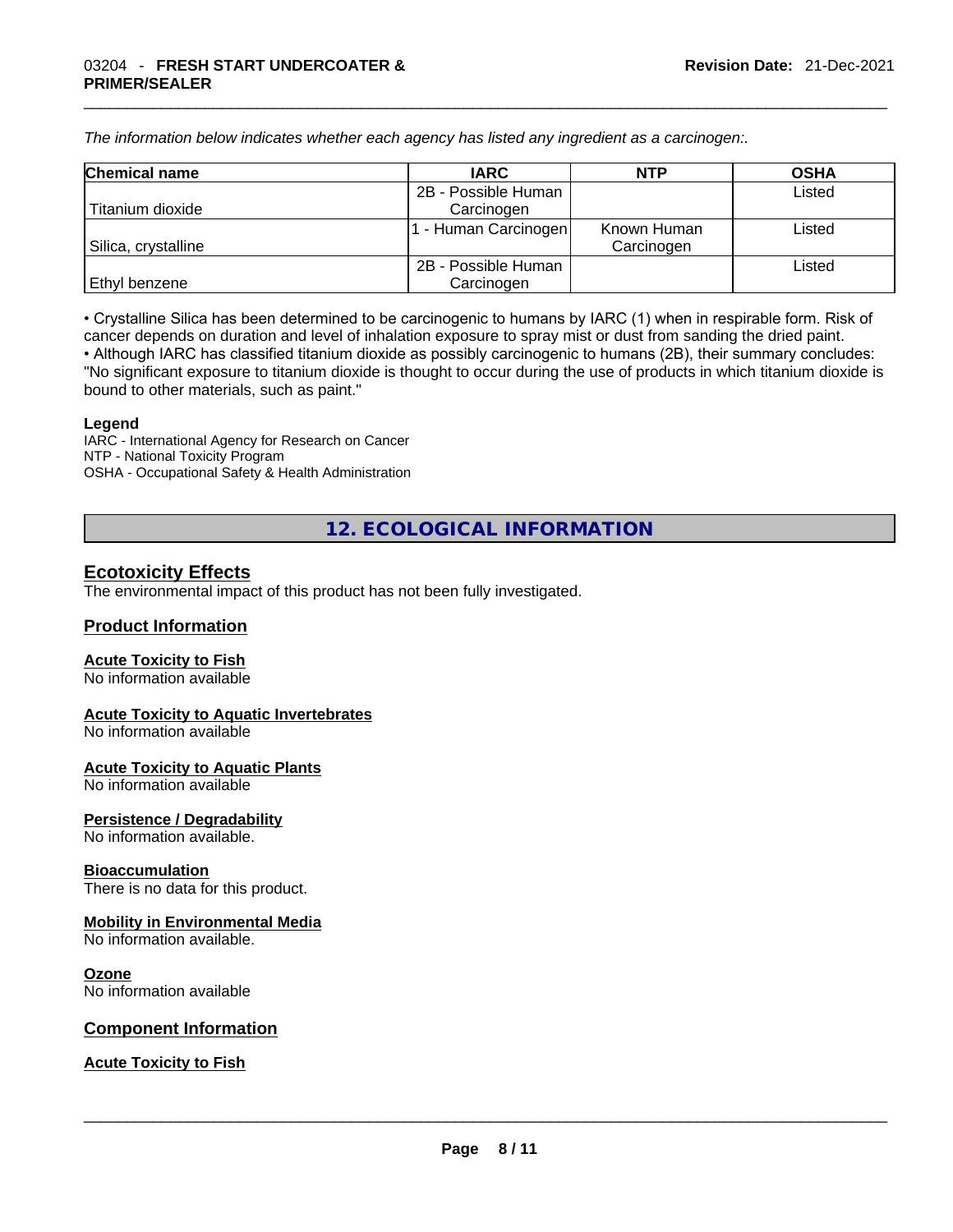Titanium dioxide  $LC50:$  > 1000 mg/L (Fathead Minnow - 96 hr.) Ethyl benzene LC50: 12.1 mg/L (Fathead Minnow - 96 hr.)

#### **Acute Toxicity to Aquatic Invertebrates**

Ethyl benzene EC50: 1.8 mg/L (Daphnia magna - 48 hr.)

#### **Acute Toxicity to Aquatic Plants**

Ethyl benzene EC50: 4.6 mg/L (Green algae (Scenedesmus subspicatus), 72 hrs.)

|                                | 13. DISPOSAL CONSIDERATIONS                                                                                                                                                                                               |
|--------------------------------|---------------------------------------------------------------------------------------------------------------------------------------------------------------------------------------------------------------------------|
| <b>Waste Disposal Method</b>   | Dispose of in accordance with federal, state, and local regulations. Local<br>requirements may vary, consult your sanitation department or state-designated<br>environmental protection agency for more disposal options. |
| <b>Empty Container Warning</b> | Emptied containers may retain product residue. Follow label warnings even after<br>container is emptied. Residual vapors may explode on ignition.                                                                         |

**14. TRANSPORT INFORMATION** 

**DOT** 

| <b>Proper Shipping Name</b><br><b>Hazard class</b> | <b>PAINT</b><br>З     |
|----------------------------------------------------|-----------------------|
| UN-No.                                             | UN1263                |
| <b>Packing Group</b>                               | Ш                     |
| <b>Description</b>                                 | UN1263. PAINT, 3. III |

In the US this material may be reclassified as a Combustible Liquid and is not regulated in containers of less than 119 gallons (450 liters) via surface transportation (refer to 49CFR173.120(b)(2) for further information).

| ICAO / IATA | Contact the preparer for further information. |
|-------------|-----------------------------------------------|
| IMDG / IMO  | Contact the preparer for further information. |
|             | 15. REGULATORY INFORMATION                    |

## **International Inventories**

| <b>TSCA: United States</b> | Yes - All components are listed or exempt. |
|----------------------------|--------------------------------------------|
| <b>DSL: Canada</b>         | Yes - All components are listed or exempt. |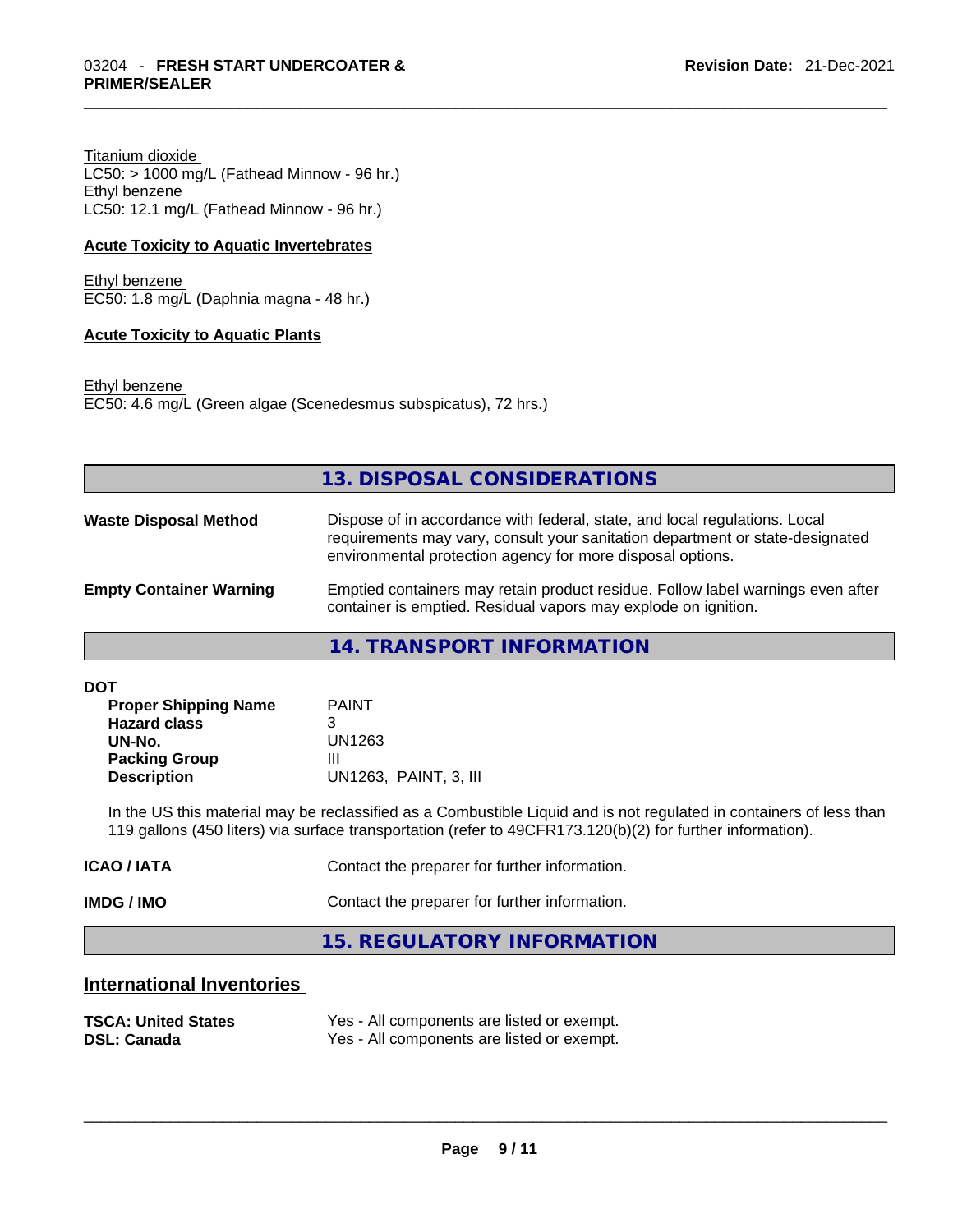## **Federal Regulations**

#### **SARA 311/312 hazardous categorization**

| Acute health hazard               | Yes |  |
|-----------------------------------|-----|--|
| Chronic Health Hazard             | Yes |  |
| Fire hazard                       | Yes |  |
| Sudden release of pressure hazard | No. |  |
| Reactive Hazard                   | Nο  |  |

#### **SARA 313**

Section 313 of Title III of the Superfund Amendments and Reauthorization Act of 1986 (SARA). This product contains a chemical or chemicals which are subject to the reporting requirements of the Act and Title 40 of the Code of Federal Regulations, Part 372:

| <b>Chemical name</b> | CAS No.  | <u>Weight-%</u> | <b>CERCLA/SARA 313</b><br>(de minimis concentration) |
|----------------------|----------|-----------------|------------------------------------------------------|
| Ethyl benzene        | 100-41-4 | $0.1 - 0.5$     |                                                      |

### **Clean Air Act,Section 112 Hazardous Air Pollutants (HAPs) (see 40 CFR 61)** This product contains the following HAPs:

| <b>Chemical name</b> | <b>CAS No.</b> | Weight-%    | <b>Hazardous Air Pollutant</b> |
|----------------------|----------------|-------------|--------------------------------|
|                      |                |             | (HAP)                          |
| Ethyl benzene        | 100-41-4       | $0.1 - 0.5$ | Listed                         |

## **US State Regulations**

## **California Proposition 65**

**WARNING:** This product can expose you to chemicals including Titanium dioxide, which are known to the State of California to cause cancer, and Toluene which are known to the State of California to cause birth defects or other reproductive harm. For more information go to www.P65Warnings.ca.gov

## **State Right-to-Know**

| <b>Chemical name</b> | <b>Massachusetts</b> | <b>New Jersey</b> | Pennsylvania |
|----------------------|----------------------|-------------------|--------------|
| Limestone            |                      |                   |              |
| Titanium dioxide     |                      |                   |              |
| Silica, crystalline  |                      |                   |              |

**Legend**

X - Listed

## **16. OTHER INFORMATION**